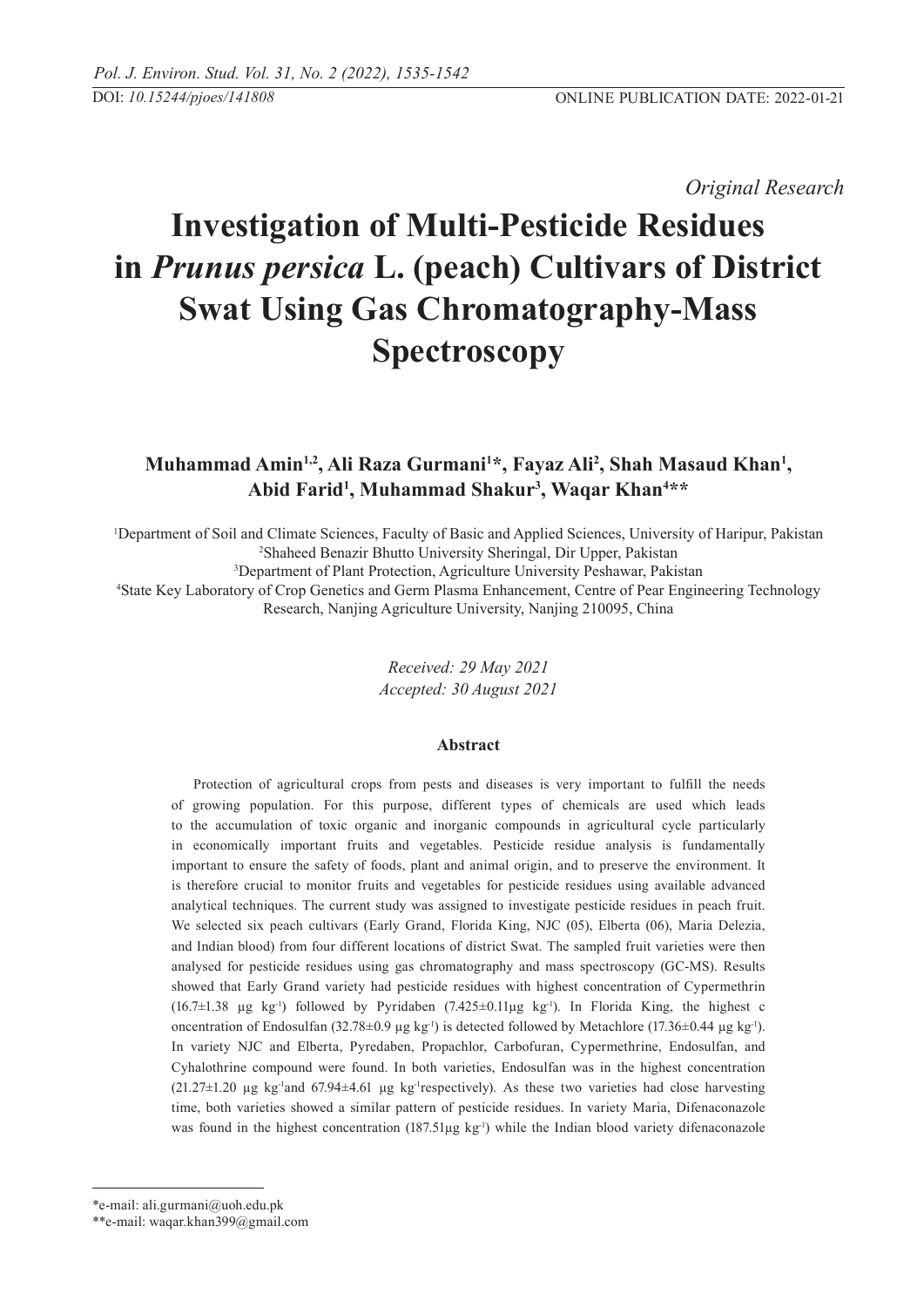was noted with the highest concentration  $(88.60\pm8.9 \,\mu g \,\text{kg}^{-1})$ . The Chloropyrifos was not detected in any variety and the possible reason may be, it is applied at flowering stage before fruit initiation. Although all cultivars at different locations had pesticide residues, however it cannot be considered a serious public health problem because compounds and their residual levels were below critical concentration as defined by European Union regulations. Furthermore, judicious use of pesticides in fruit and vegetable would certainly ensure their minimal exposure in products.

**Keywords**: *Prunus persica* L., pesticides, mass spectrometry, gas chromatography

# **Introduction**

Agriculture and horticulture sectors share more than 20% of its gross domestic product (GDP), providing an opportunity of employment to 67.5 % population of Pakistan [1]. These sectors help in improving the life styles of individual of rural areas linked to agriculture [2]. Vegetables and fruits are the important components of horticulture crops across the globe due to its consumption rate. Pakistan is an agriculture country and it exports different fruits (Apple, Peach, Mango, Oranges, etc.), vegetables (Turnips, Carrots, Radish, Cabbages etc.) to United Arab Emirates, India, Afghanistan, Saudi Arabia, United Kingdom and China etc. to earn valuable foreign exchange [3]. Apart from nutritional and economic value, fruits also provide important antioxidants to reduce toxic substances produced as a result of metabolic activities in cell [4]. These antioxidants offers resistance to certain human diseases like cardiac disorders, diabetes mellitus, neurodegenerative diseases and cancer etc. [5].

Agriculture revolution has increased the chemical burden on natural environment, of which, pesticides is widely used agrochemicals to protect crops [6]. On the other hand, these pesticides are very hazardous to environment due to their potential of causing adverse effects both to living and non-living components. Since several pesticides have been linked to health and environmental problems, they have been phased out of use [7]. Chemical pesticides have been related to a range of negative health effects, including dermatological, gastrointestinal, neurological, carcinogenic, respiratory, reproductive, and endocrine effects [8]. Pesticides enter to living system either through direct contact, ingestion, or inhalation. The type of pesticide, its duration, the route of exposure, and the individual's health status (e.g. nutritional deficits and healthy/damaged skin) all influence the risk of harmful health impacts [7]. Pesticide residues can be present in a wide range of daily foods and drinks, such as cooked meals, water, wine, fruit juices, snacks, and animal feeds [9].

Climatic condition of Pakistan favours growth (production) of vegetables, fruits and other ornamental plants [10]. The fruit sector had excellent development in the last few decades. Among which, peach is believed the "Queen" of fruits having very next position to apple in terms of popularity. Fresh peach is comprised of very healthy nutrients, good source of vitamins (A and C) and also contains potassium and fibres. In Pakistan, atmosphere of Khyber Pakhtunkhwa (KP) favours the peach cultivation. Land over 950 meters above the sea level is an ideal for nurturing of peach plant. It is grown in northern areas of KP, of which Swat, Peshawar, Parachinar, Chitral, and Hazara are very prominent. District Swat of KP yields high quality of peach fruit in Pakistan [11].

Pesticide residues in food are rapidly increasing causing significant health implications and therefore, attract global attention [12]. The resurgence of pests, soil, water and air pollution, annihilation of predators, parasites and other non-target species exposes the adverse effects on ecological systems inextricably linked to human health [13]. In Pakistan, over 108 insecticides types, 30 fungicides, 39 weedicides, 5 acaricides, and 6 rodenticides are currently in use [14]. Misuse of pesticides leads to financial losses as well as health risks. The current level of pesticides in the environment (soil, water, and air) helps to measure its impact on human health [15, 16]. The present work was designed, to provide base-line data on status of pesticide residues level in the peach fruit samples from different locations of district Swat. This study will also help in determination of toxicity level of pesticides in fruits.

#### **Materials and Methods**

In Pakistan, district Swat is very popular due to its greenery producing a number of edible fruits. In the current study, peach cultivars from 4 of sub-divisions of district Swat (i.e. Matta, Khwaza Khela, Kabal, and Barikot) (Fig. 1) were selected for determination of pesticide residues. 6 peach cultivars were selected from each sub division namely: Early Grand (EG), Florida King (FK), NJC (05), Elberta (06), Maria Delezia (MD), and Indian Blood (IB). Each variety was collected from individual sub division during 2018. A total of 24 fresh fruits composite samples were collected from different peach orchards in district Swat for pesticide residues analysis. We evaluate pesticides residues in the collected mature fresh peach fruit samples from farmer's orchards.

#### Reagents Used

Sigma-Aldrich provided acetonitrile (HPLC grade),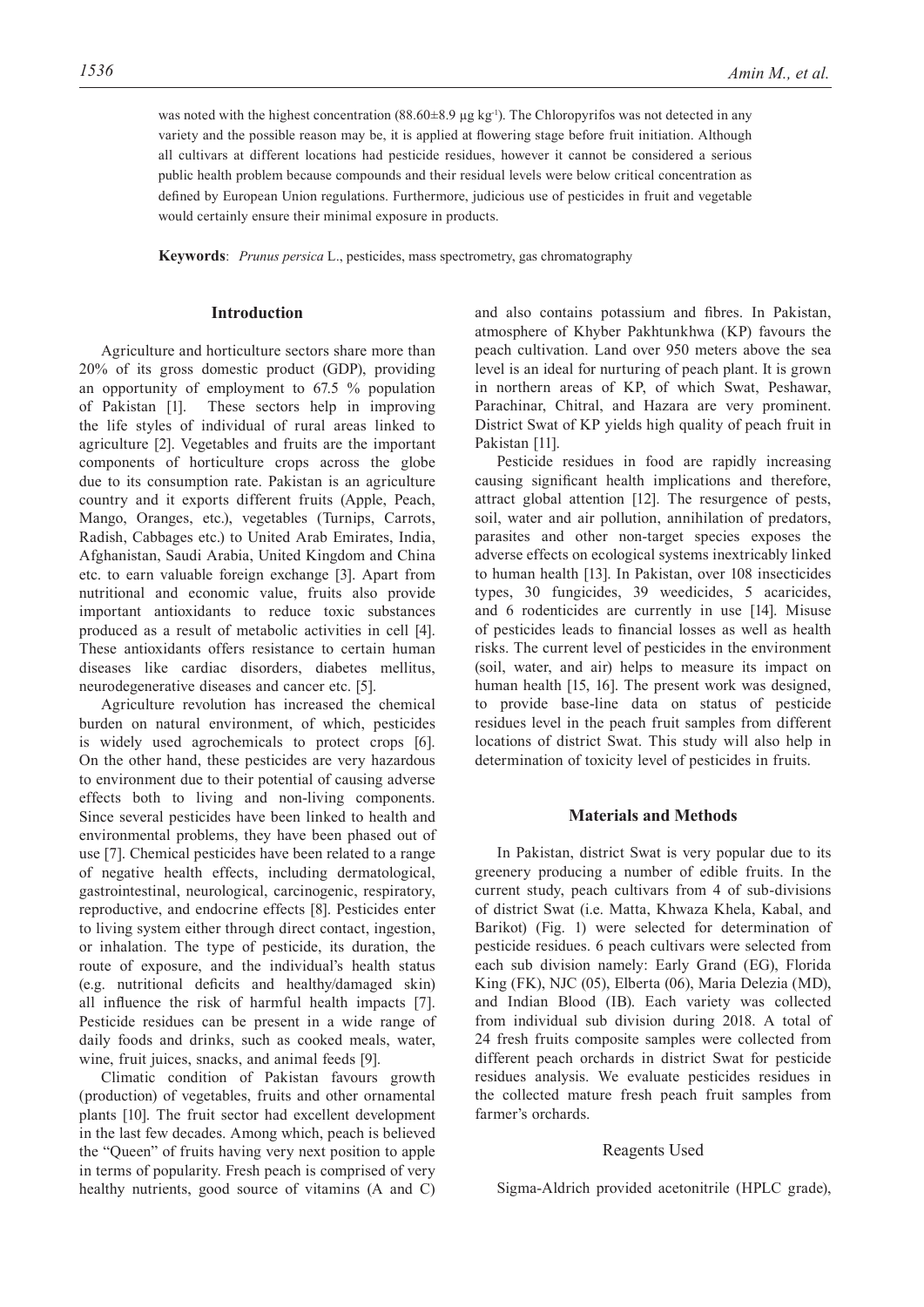

Fig. 1. Map of the study area.

anhydrous magnesium sulphate (99.5%), glacial acetic acid, anhydrous sodium acetate (99.5%), primarysecondary amine (PSA), and NaCl (Germany). All of the chemicals used in the experiment were analytical grade.

#### Samples Preparation

Collected fruit samples from the farmer's orchards were placed in polythene bags and labelled properly. Samples were then kept in ice box, and brought to the Pakistan Council of scientific and Industrial Research Complex, Peshawar. The samples were stored in 4ºC, than chopped into smaller pieces for extraction of pesticides residues QuEChERS (Quick, Easy, Cheap, Effective, Rugged and Safe) following standard method of Albinet et al. [17].

# Extraction

Aliquot (8 ml), 1.2 g of  $MgSO<sub>4</sub>$  and 50 mg sorbent (Primary secondary amine) were added to extract. The extract tube was then vertex and centrifuged for 1 minute at 3500 rpm.

Volume of extract was then reduced to 0.3 - 0.5 ml by removing the excess solvent using rotary evaporator (50ºC and reduced pressure). Next toluene was added to make final volume 1 ml. For drying, 1.2 g anhydrous  $MgSO<sub>4</sub>$  were added to extract and then swirl to settle down solid materials. The supernatant was filtered by 0.45 µm membrane and transferred the aliquot to GC vial for analysis on GC-MS.

#### GC-MS Analysis

A Shimadzu QP 2010 plus gas chromatography –mass spectrometry system (Kyoto, Japan) was used for the study. An SE 30 capillary column (50 m 0.25 mm ID at 0.25-m film thickness) was used for separation. The temperature program for the column was set to begin at 50ºC and hold for 1 minute, then gradually increase to 300ºC and hold for 10 minutes. At a column flow of 1 ml min-1, the carrier gas was helium (99.999 percent). The interface and injection were set to 250ºC to break a 1 l injection into two sections. For the determination of selected pesticides, an ion monitoring mode with electron effect ionization was used.

#### **Results and Discussion**

The determination of pesticides residues in peach fruit was carried out Pakistan Council of Scientific and Industrial Research Laboratories, Peshawar. Information regarding extent of pesticide application for different varieties of peach samples was obtained from local farmers. The selection of peach varieties was based upon their popularity and high consumption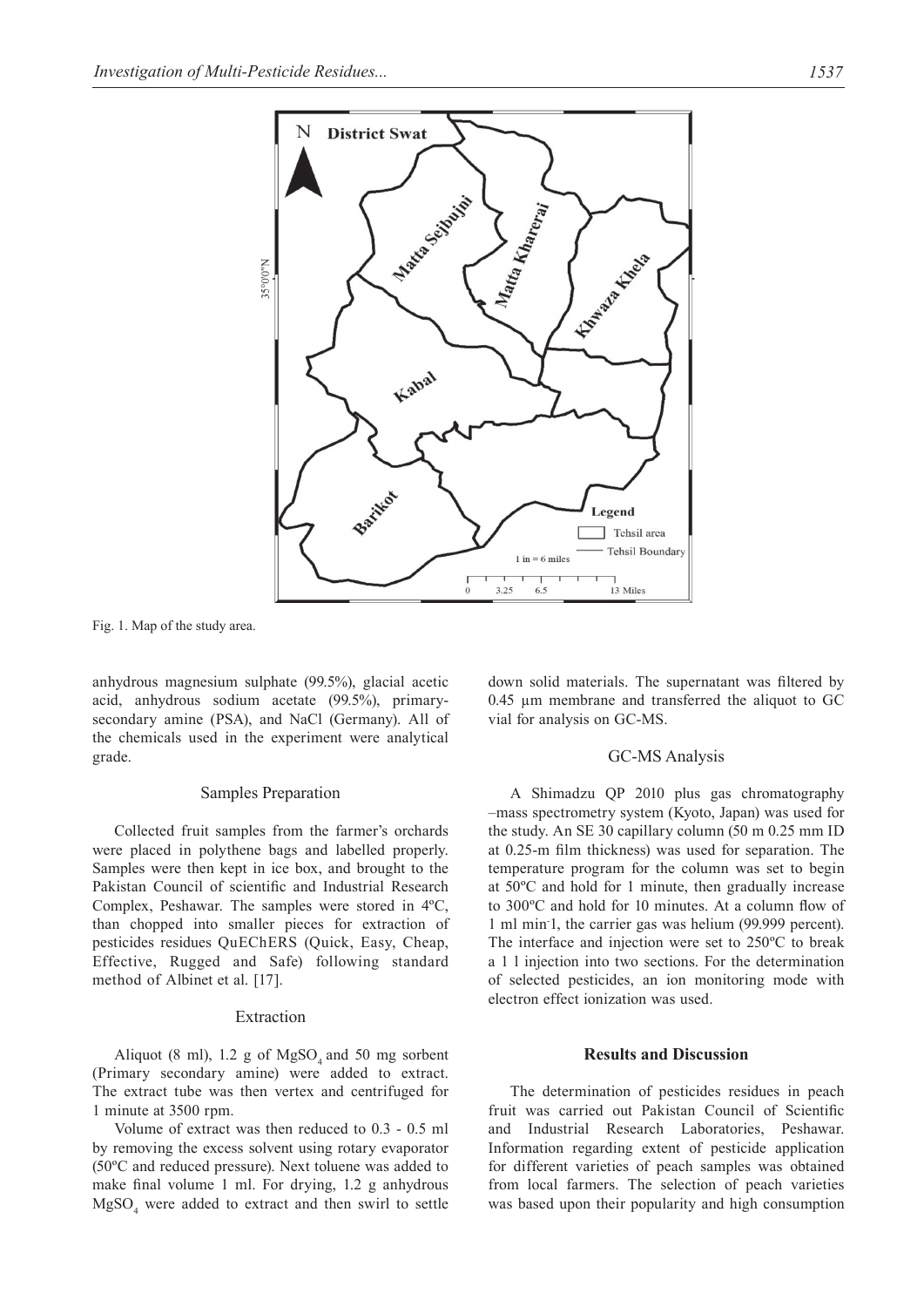| Varieties          |                 | Florida King     |                  |                 | Maria Delezia    | Indian blood     |
|--------------------|-----------------|------------------|------------------|-----------------|------------------|------------------|
| Compounds detected | Early grand     |                  | NIC(05)          | Elberta $(06)$  |                  |                  |
| Pyridaben          | $7.425\pm0.11$  | $13.8 \pm 2.5$   | $24.25 \pm 2.15$ | $22.3 \pm 0.82$ | $28.50\pm4.06$   | $11.29 \pm 3.12$ |
| Chloropyrifos      | $0\pm 0$        | $0\pm 0$         | $0\pm 0$         | $0\pm 0$        | $0\pm 0$         | $0\pm 0$         |
| Propachlor         | $2.94\pm0.42$   | $1.15\pm0.4$     | $0.81 \pm 0.46$  | $1.54 \pm 0.85$ | $4.10\pm0.75$    | $5.16 \pm 0.87$  |
| Carbofuran         | $1.74\pm 0.12$  | $12.39 \pm 1.06$ | $0\pm 0$         | $15.21 \pm .01$ | $4.21 \pm 0.09$  | $17.45\pm0.81$   |
| Metachlore         | $0\pm 0$        | $17.36\pm0.44$   | $0\pm 0$         | $0\pm 0$        | $0\pm 0$         | $18.0 \pm 0.77$  |
| Cypermethrine      | $16.7 \pm 1.38$ | $4.47\pm2.01$    | $4.14 \pm 1.49$  | $3.56 \pm 0.55$ | $2.28 \pm 0.32$  | $1.85 \pm 0.52$  |
| <b>Dichlorovos</b> | $2.27\pm 0.29$  | $2.11 \pm 0.91$  | $0\pm 0$         | $0\pm 0$        | $0\pm 0$         | $2.31 \pm 0.05$  |
| Endosulfan         | $0\pm 0$        | $32.78 \pm 0.9$  | $21.27 \pm 1.20$ | $67.94\pm4.61$  | $18.41 \pm 1.18$ | $10.39 \pm 1.48$ |
| Cyhalothrine       | $0\pm 0$        | $15.32 \pm 1.13$ | $14.51 \pm 0.11$ | $0\pm 0$        | $0\pm 0$         | $34.8 \pm 1.03$  |
| Difenaconazloe     | $0\pm 0$        | $0\pm 0$         | $0\pm 0$         | $0\pm 0$        | $88.60 \pm 8.9$  | $107.4 \pm 4.2$  |
| Acetamprid         | $0\pm 0$        | $0\pm 0$         | $0\pm 0$         | $0\pm 0$        | $0\pm 0$         | $90.02 \pm 2.47$ |

Table 1. Different Peach varieties containing pesticide residues ( $\mu$ gKg<sup>-1</sup>).

rates by indigenous population of KP. Different types of pesticides are being used in order to control pest infestation in food crops. The results of the current study indicate that toxins are absorbed in fruits, where metabolizing enzymes are responsible for their bioactivation and detoxification. The toxicity of different pesticides and insecticides like Chlorpyrifos (CPF) and diazinon (DZN) can be mediated through metabolism to CPF-oxon and DZN-oxon, respectively [18]. These toxic chemicals can also be detoxify to trichloropyridinol (TCP) and 2-isopropyl-4-methyl-6-hydroxypyrimidine (IMHP) [19, 20]. Physiologically based pharmacokinetic/ pharmacodynamic (PBPK/PD) models have been developed for the Organophosphorus (OP) like Chlorpyrifos (CPF), Metolachlor (Met), Profenofos (Prfe) and Diazinon (DZN) etc. It is anticipated that these OPs could interact at a number of important metabolic steps including: CYP450 mediated activation/ detoxification, B-esterases carboxylesterase (CaE), butyrylcholinesterase (BuChE) and acetylcholinesterase (AChE) or PON-1 (A-esterase) oxon detoxification [21].



Fig. 2. Pesticides residues in various cultivars of peach: Early Grand a), Florida King b), and NJC-05 c).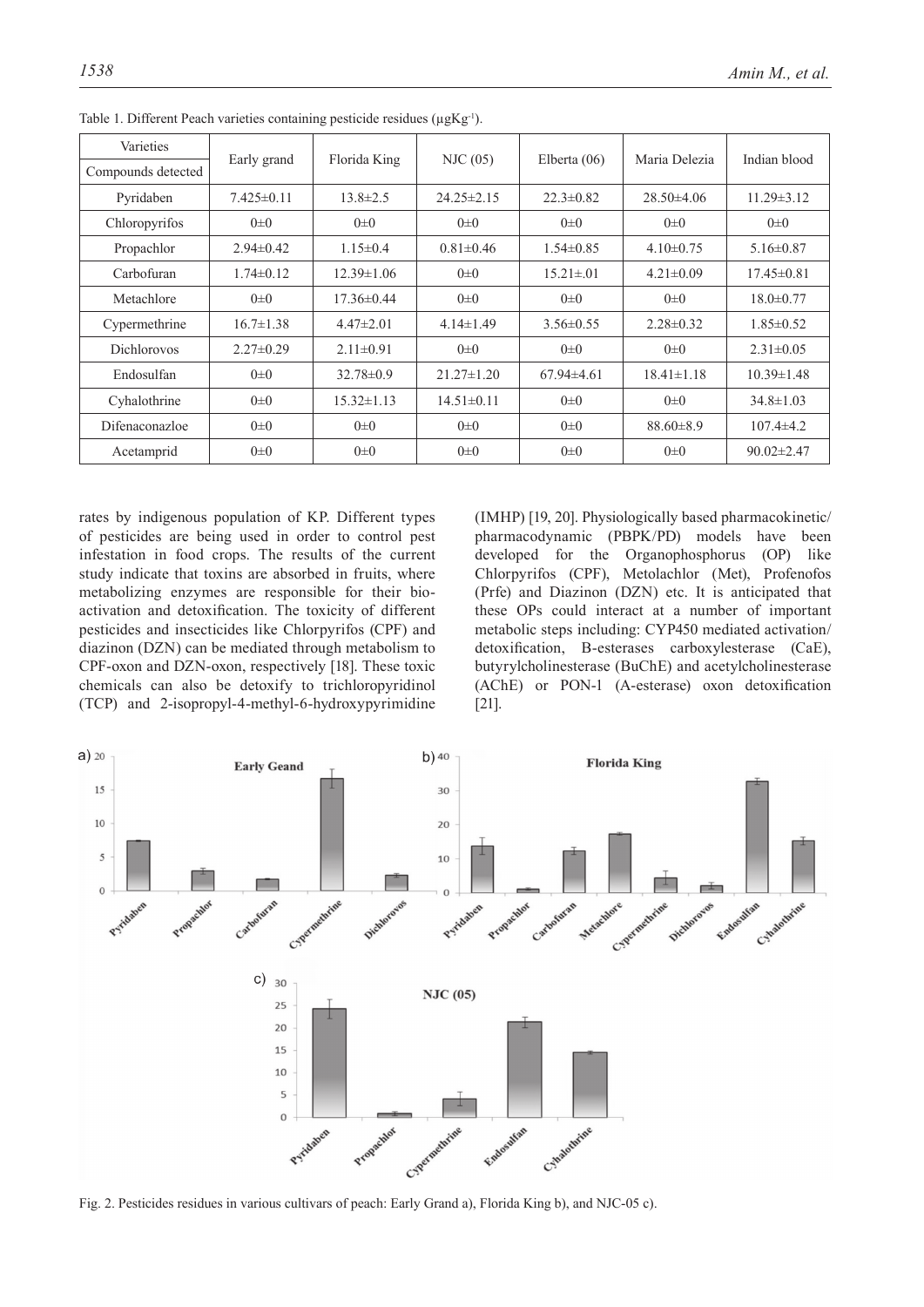| Name of the compound | Retension time | Area    | <b>LOD</b> | LOQ   | $R^2$ | $Y = a + bx$   |
|----------------------|----------------|---------|------------|-------|-------|----------------|
| Aldicarb deg         | 3.46           | 303263  | 0.09       | 0.31  | 0.997 | 6545X-295      |
| Methamidophos        | 6.40           | 740971  | 0.07       | 0.25  | 0.998 | 15699X-519     |
| Dichlorovos          | 6.46           | 800123  | 0.04       | 0.14  | 0.999 | 14042X-446     |
| Carbofuran deg.      | 7.06           | 22574   | 0.19       | 0.65  | 0.990 | $604X-10$      |
| Metolcarb            | 8.82           | 1059299 | 0.04       | 0.13  | 0.999 | 20807X+232     |
| Propachlor           | 10.41          | 997615  | 0.01       | 0.06  | 0.999 | 19635X+212     |
| Carbofuran           | 11.85          | 118382  | 0.07       | 0.23  | 0.998 | 2182X-141      |
| Atrazine             | 11.99          | 187875  | 0.10       | 0.33  | 0.997 | 4045X-167.67   |
| Acetochlor           | 13.45          | 262899  | 0.27       | 0.89  | 0.982 | 6779X-961.67   |
| Metribuzin           | 13.57          | 132571  | 0.26       | 0.87  | 0.983 | 3385X-460      |
| Methiocarb Sulfoxide | 13.94          | 4755    | 0.02       | 0.06  | 0.999 | $114X+4.33$    |
| Metolachlor          | 14.63          | 1453128 | 0.24       | 0.81  | 0.985 | 36570X-4929.33 |
| Chloropyrifos        | 14.68          | 190666  | 0.30       | 1.01  | 0.978 | 4855X-621.67   |
| Aldrine              | 14.80          | 145268  | 0.20       | 0.67  | 0.989 | 3694X-567.67   |
| Pendimethalin        | 15.58          | 123348  | 0.24       | 0.82  | 0.984 | 3901X-550      |
| Alpha endosulfan     | 16.92          | 46174   | 0.29       | 0.98  | 0.978 | 1221X-192.33   |
| Profenofos           | 17.45          | 295149  | 0.20       | 0.68  | 0.989 | 7640X-1276     |
| p, p'DDE             | 17.57          | 317812  | 0.24       | 0.81  | 0.984 | 8340X-1398     |
| Beta Endosulfan      | 18.77          | 24757   | 0.28       | 0.93  | 0.980 | 675X-125       |
| Acetamiprid          | 21.65          | 70817   | 0.13       | 0.45  | 0.995 | 2245X-258.33   |
| Cyhalothrine I       | 23.18          | 60776   | 0.24       | 0.81  | 0.985 | 1905X-209.67   |
| Cyhalothrine II      | 23.51          | 206316  | 0.25       | 0.84  | 0.983 | 4691X-799.67   |
| Pyridaben            | 25.28          | 770168  | 0.23       | 0.76  | 0.986 | 19155X2406.7   |
| Cypermethrine I      | 26.66          | 41545   | 0.24       | 0.82  | 0.984 | 1389X-218.33   |
| Cypermethrine II     | 26.96          | 123198  | 0.31       | 1.05  | 0.976 | 2550X-275.33   |
| Fenvalerate I        | 28.36          | 71844   | 0.23       | 0.78  | 0.986 | 1542X-226      |
| Fenvalerate II       | 28.76          | 49303   | 0.17       | 0.58  | 0.991 | 1318X-277      |
| Difenaconazole I     | 29.22          | 116223  | 0.18       | 0.63  | 0.990 | 2881X-329.33   |
| Difenaconazole II    | 29.347         | 122589  | 0.075      | 0.250 | 0.998 | 2476X+29.667   |
|                      |                |         |            |       |       |                |

Table 2. GC-MS instrument calibration with the standard pesticides.

Gas chromatography-electron capture detection recorded 0.04-0.25 μg/kg of 11 pesticides residues. The recoveries of the 11 pesticides in the vegetable and fruit samples were 81.5-111% with the relative standard deviations less than 11.2% [22]. Similarly pesticides residues detection in 85 fruits and vegetables shows recovery 81 % of pesticides through GC-MS [23]. Linear calibration curves for studied pesticides were obtained with correlation coefficients  $(r^2)$  between 0.985 and 0.999. The LOD were ranges from 0.018 to  $0.317$  mg kg<sup>-1</sup> while the level of quantification ranged from 0.060 to 1.058 mg kg-1. The levels of pesticide residues found in collected samples are presented

in Table 1. Eleven pesticides i.e. Pyridaben (Pyr), Chlorpyrifos (CPF), Propachlor (Pro), Carbofuran (Car), Metachlore (Met), Cypermethrine (Cyp), Dichlorovas (Dic), Endosulfan (End), Cyhalothrine (Cyh), Difenaconazole (Dif), and Acetamaprid (Ace) were found at levels between  $0.81 \mu$ g kg<sup>-1</sup> and 107.4 µg kg-1 (Table 1). The transport behaviour of Propachlor in the presence of thiosulfate was found to be relatively complex compared to traditional conservative or single-constituent tracers. Using thiosulfate to reduce the emissions of pesticides at the soil surface and as a soil remediation methodology [24].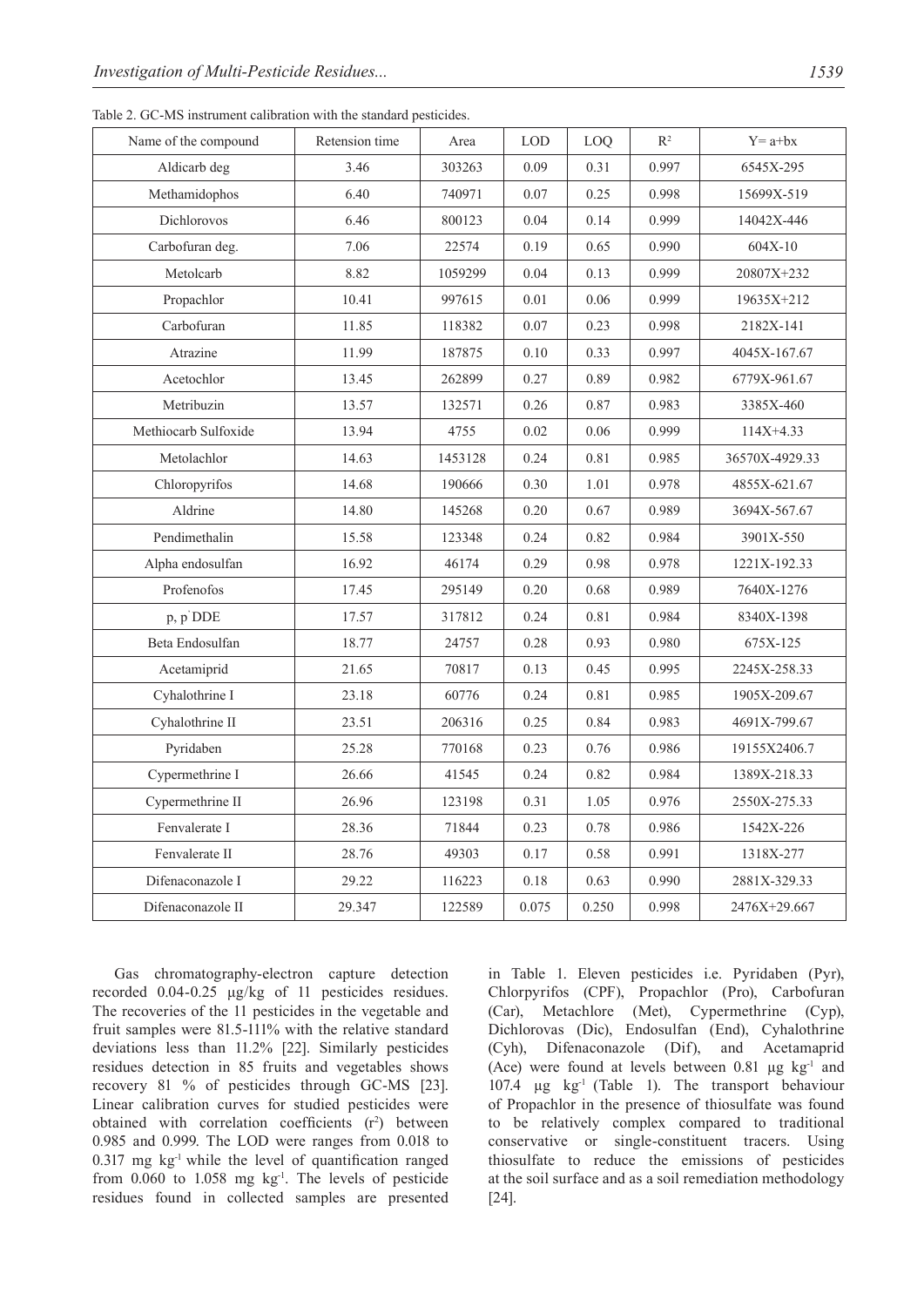

Fig. 3. Pesticides residues in various cultivars of peach: Elberta-06 a), Maria Delezia b), and Indian Blood c).



Fig. 4. GC-MS chromatogram of the Standard Pesticides.

The detection area ranged from 0.78 mg/mL to 50.0 mg/mL was recommended fit for the demand of quantitative determination of Pro residue in plant productions [25]. Cross-reactivity indicated that the antiserum could only react with Metalaxyl and its acid, but not Met, Diethatyl-ethyl, Alachlor Pro, or Benzoylprop-ethyl, whose structures are similar to

Metalaxyl [26, 27]. Current data showed that majority of residues monitored were in concentrations below maximum residual limit (MRL). The increased selectivity of GC-MS reduces effect of matrix, and thus reduces limits of detection (LOD) ranged from 0.81  $\mu$ g kg<sup>-1</sup> – 107.4  $\mu$ g kg<sup>-1</sup> lower than MRL (Fig. 4). Sample preparation methods that have been proposed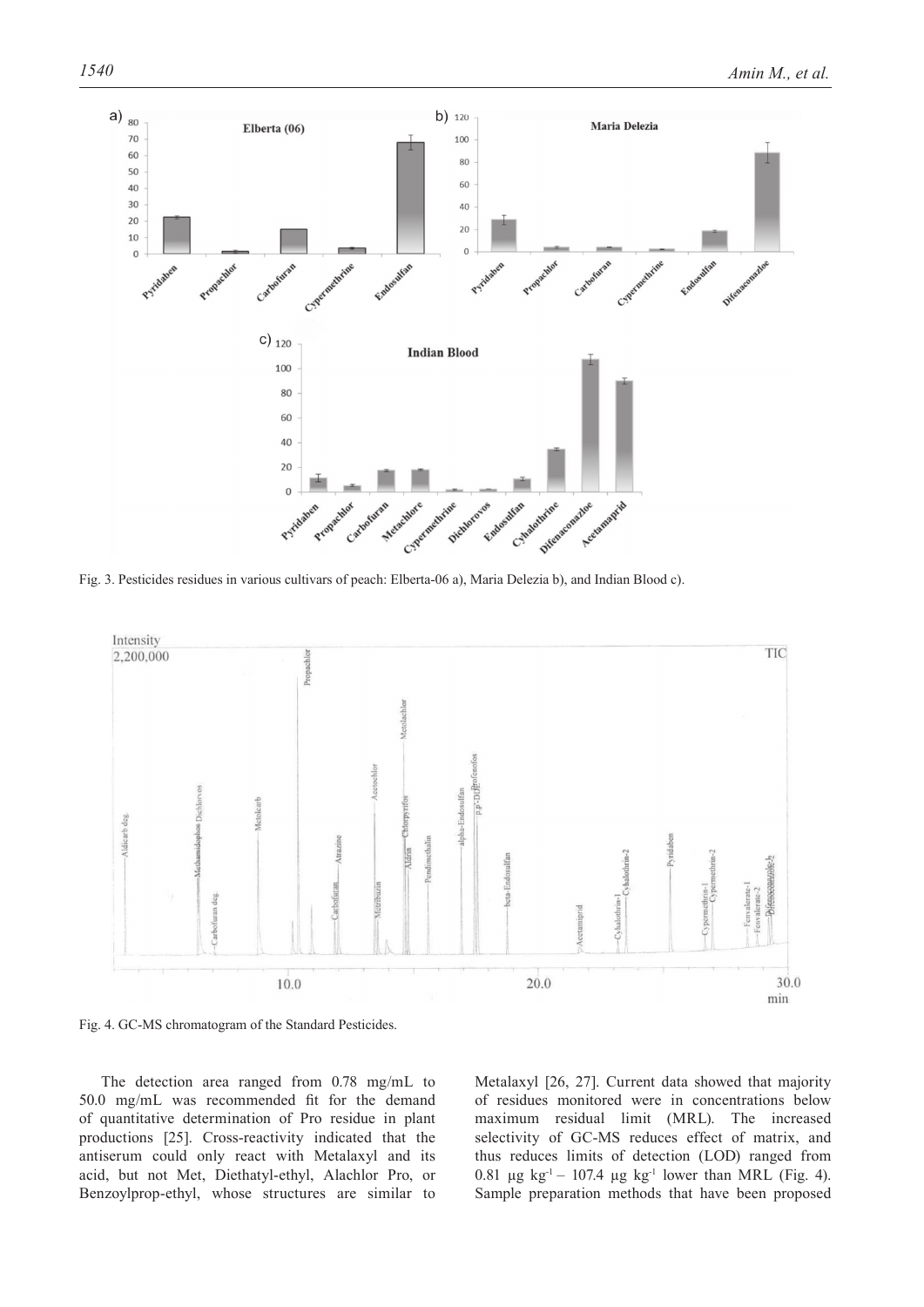to date for extraction of neonicotinoids might remain in a complicated sample matrix with lesser quantity for cleaning up, the interfering components that coexist in the sample extract [28]. In the present study, EG variety contained Pyr, Pro, Car, Cyp and Dic pesticide residues with highest concentration of Cyp 16.7 $\pm$ 1.38 µg kg<sup>-1</sup> followed by Prop 7.425 $\pm$ 0.11 µg kg<sup>-1</sup>, while other pesticides residues were low and not hazardous to human health (Fig. 2a). In FK, Pyr, Pro, Car, Met, Cyp, Dic, End, and Cyh were detected. Among these, the highest concentration of End  $32.78\pm0.9$  µg kg<sup>-1</sup> was detected followed by Cyh 15.32 $\pm$ 1.13 µg kg<sup>-1</sup> (Fig. 2b).

In variety NJC-05 and variety Elberta-06, Pyr, Pro, Car, Cyp, End and Cyh were detected. Pyr  $(24.25\pm2.15 \text{ \mu g kg}^{-1})$  was recorded maximum for NJC-05 followed by End  $(21.27\pm1.20 \text{ µg kg}^{-1})$ , while the Pro was ranked the last with  $0.81 \pm 0.46$  µg kg<sup>-1</sup> amount of residues (Fig. 2c). Unlike to NJC-05, the amount of End was  $(67.94\pm4.61 \text{ kg kg}^{-1})$  maximum for Elberta-06, while in same there was no residue of CPF, Met, Dic, Cyh, Dif and Ace (Fig. 3a). As these two varieties have similar harvesting time, therefore both varieties had a similar pattern of pesticide residues. Similar results for pesticides residues in peach fruits were reported by [29]. In variety MD, Pyridaben, Propachlor, Carbofuran, Metachlore, Cypermethrin, Endosulfan and Difenaconazole were detected. Among these compounds, Difenaconazole was detected in highest concentration  $(88.60\pm8.9 \text{ µg kg}^{-1})$  in comparison to other pesticides (Fig. 3b).

The Indian blood variety was contaminated with the Pyridaben, Propachlor, Carbofuran, Metachlore, Cypermethrine, Dichlorovos, Endosulfan, Cyhalothrine, Difenaconazole, and Acetamaprid except Chloropyrifos (Fig. 3c). Generally. Chloropyrifos was not detected among all the mentioned varieties because Chloropyrifos was sprayed at dormant period when plants had no fruits. Similar results were reported for Chloropyrifos in peaches in Pakistan [30]. Current study significantly correlates with results of [31]. Comparison of pesticides residues in different varieties showed that early varieties have less extent of pesticides residues as compared to late fruiting varieties. The present study showed that current contamination level cannot be considered as a serious public health problem according to EU regulations. To prevent pesticides exposure, it is necessary to reduce and monitor use of pesticides in fruit and vegetable products. Nevertheless, pesticide residue monitoring programs are appropriate to ensure minimal residue levels in products [32].

# **Conclusion**

The present study was conducted to investigate the pesticides residues in different peach cultivars fresh fruits. The result revealed that the early fruiting cultivars have less amount of pesticides residues as compared to the late fruit producing cultivars. All cultivars at different locations had pesticides residues; however, it cannot be considered a serious public health problem because the compounds and their residual levels were below critical concentrations as defined by European Union regulations. Furthermore, judicious use of pesticides in fruit and vegetable would certainly ensure their minimal exposure in products.

# **Conflict of Interest**

The authors report no conflicts of interest.

### **References**

- 1. SYED J.H., ALAMDAR A., MOHAMMAD A., AHAD K., SHABIR Z., AHMED H., ALI S.M., SANI S.G.A.S., BOKHARI H., GALLAGHER K.D., AHMAD I. Pesticide residues in fruits and vegetables from Pakistan: a review of the occurrence and associated human health risks. Environmental Science and Pollution Research, **21**  (23), 13367, **2014**.
- 2. POPKIN B.M., ADAIR L.S., NG S.W. Global nutrition transition and the pandemic of obesity in developing countries. Nutrition reviews, **70** (1), 3, **2012**.
- 3. ARIF M.J., WAKIL W., GOGI M.D., KHAN R.R., ARSHAD M., SUFYAN M., NAWAZ A., ALI A. AND MAJEED S. Trends in Sustainable Management of Emerging Insect Pests. Developing Sustainable Agriculture in Pakistan, 417, **2018**.
- 4. BJØRKLUND G., CHIRUMBOLO S. Role of oxidative stress and antioxidants in daily nutrition and human health. Nutrition, **33**, 311, **2017.**
- 5. Liguori I., Russo G., Curcio F., Bulli G., Aran, L., Della-Morte D., Gargiulo G., Testa G., CACCIATORE F., BONADUCE D., ABETE P. Oxidative stress, aging, and diseases. Clinical interventions in aging, **13**, 757, **2018**.
- 6. CONNELL D.W., LAM P., RICHARDSON B., WU R. Introduction to ecotoxicology. John Wiley & Sons. **2009**.
- 7. ALEWU B., NOSIRI C. Pesticides and human health. Pesticides in the Modern World – Effects of Pesticides Exposure. InTech, 231, **2011.**
- 8. THAKUR D.S., KHOT R., JOSHI P.P., PANDHARIPANDE, M. AND NAGPURE, K. Glyphosate poisoning with acute pulmonary edema. Toxicology international, **21** (3), 328, **2014**.
- 9. CHOURASIYA S., KHILLARE P.S., JYETHI D.S. Health risk assessment of organochlorine pesticide exposure through dietary intake of vegetables grown in the periurban sites of Delhi, India. Environmental Science and Pollution Research, **22** (8), 5793, **2015**.
- 10. ZIA M.S., KHAN M.J., QASIM M., REHMAN A. Pesticide residue in the food chain and human body inside Pakistan. J. Chem. Soc. Pak, **31** (2), 284, **2009**.
- 11. KHALIL I., IDREES M., RABI F., REHMAN S., BOSTAN N., An investigation into the problems of peach growers in district swat. Journal of Agricultural and Biological Science, **9**, 427, **2014**.